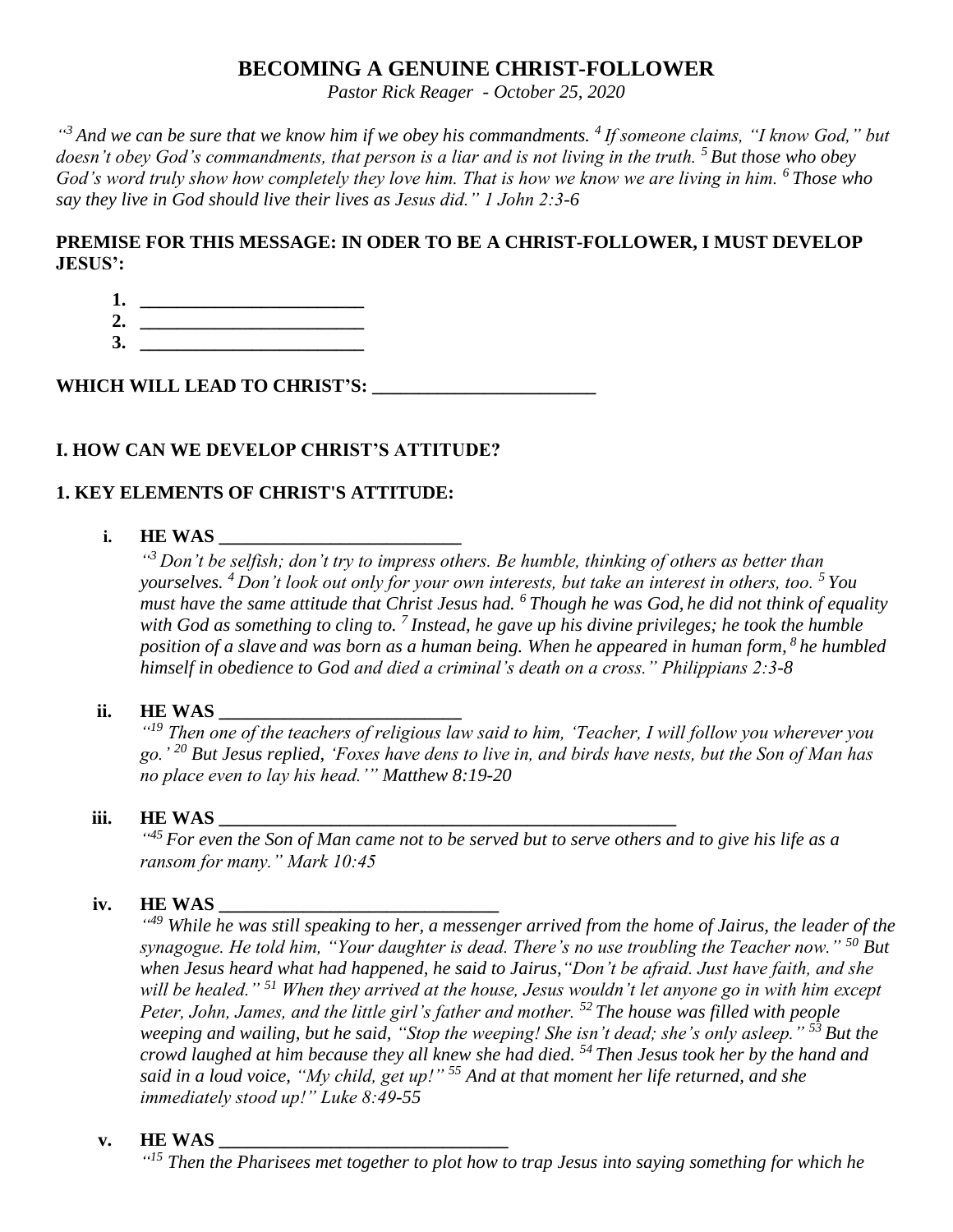*could be arrested. <sup>16</sup> They sent some of their disciples, along with the supporters of Herod, to meet with him. "Teacher," they said, "we know how honest you are. You teach the way of God truthfully. You are impartial and don't play favorites. <sup>17</sup> Now tell us what you think about this: Is it right to pay taxes to Caesar or not?" <sup>18</sup> But Jesus knew their evil motives. "You hypocrites!" he said. "Why are you trying to trap me? <sup>19</sup> Here, show me the coin used for the tax." When they handed him a Roman coin, <sup>20</sup> he asked, "Whose picture and title are stamped on it?" <sup>21</sup> "Caesar's," they replied. "Well, then," he said, "give to Caesar what belongs to Caesar, and give to God what belongs to God." <sup>22</sup> His reply amazed them, and they went away." Matthew 22:15-22*

## **vi. HE WAS \_\_\_\_\_\_\_\_\_\_\_\_\_\_\_\_ & \_\_\_\_\_\_\_\_\_\_\_\_\_\_\_\_\_\_\_\_\_\_\_\_**

<sup>43</sup> As he was speaking, the teachers of religious law and the Pharisees brought a woman who had *been caught in the act of adultery. They put her in front of the crowd. <sup>4</sup> "Teacher," they said to Jesus, "this woman was caught in the act of adultery. <sup>5</sup> The law of Moses says to stone her. What do you say?" <sup>6</sup> They were trying to trap him into saying something they could use against him, but Jesus stooped down and wrote in the dust with his finger. <sup>7</sup> They kept demanding an answer, so he stood up again and said, "All right, but let the one who has never sinned throw the first stone!" <sup>8</sup> Then he stooped down again and wrote in the dust. <sup>9</sup> When the accusers heard this, they slipped away one by one, beginning with the oldest, until only Jesus was left in the middle of the crowd with the woman. <sup>10</sup> Then Jesus stood up again and said to the woman, "Where are your accusers? Didn't even one of them condemn you?" <sup>11</sup> "No, Lord," she said. And Jesus said, "Neither do I. Go and sin no more." John 8:3-11*

*<sup>34</sup> Jesus said, 'Father, forgive them, for they don't know what they are doing.'" Luke 23:34*

## **2. WHAT DROVE THESE ATTITUDES?**

#### **i. HE WORRIED ABOUT \_\_\_\_\_\_\_\_\_\_\_\_\_\_\_\_\_\_ & PRAYED ABOUT \_\_\_\_\_\_\_\_\_\_\_\_\_\_\_\_\_\_\_\_\_\_**

*" <sup>42</sup> "Father, if you are willing, please take this cup of suffering away from me. Yet I want your will to be done, not mine." Luke 22:42*

# **ii. HE KNEW**

*" <sup>45</sup> When they couldn't find him, they went back to Jerusalem to search for him there. <sup>46</sup> Three days later they finally discovered him in the Temple, sitting among the religious teachers, listening to them and asking questions. <sup>47</sup> All who heard him were amazed at his understanding and his answers." Luke 2:45-47*

### **iii. HE \_\_\_\_\_\_\_\_\_\_\_\_\_\_\_\_\_\_\_\_\_\_\_\_\_\_\_\_\_\_\_ THE FATHER**

*" <sup>16</sup> But Jesus often withdrew to the wilderness for prayer." Luke 5:16*

#### iv. **HE UNDERSTOOD**

*" <sup>27</sup> "My Father has entrusted everything to me. No one truly knows the Son except the Father, and no one truly knows the Father except the Son and those to whom the Son chooses to reveal him." Matthew 11:27*

<sup>420</sup> For the Father loves the Son and shows him everything he is doing. In fact, the Father will show *him how to do even greater works than healing this man. Then you will truly be astonished. <sup>21</sup> For just as the Father gives life to those he raises from the dead, so the Son gives life to anyone he wants. <sup>22</sup> In addition, the Father judges no one. Instead, he has given the Son absolute authority to judge, <sup>23</sup> so that everyone will honor the Son, just as they honor the Father. Anyone who does not honor the Son is certainly not honoring the Father who sent him." John 5:20-23*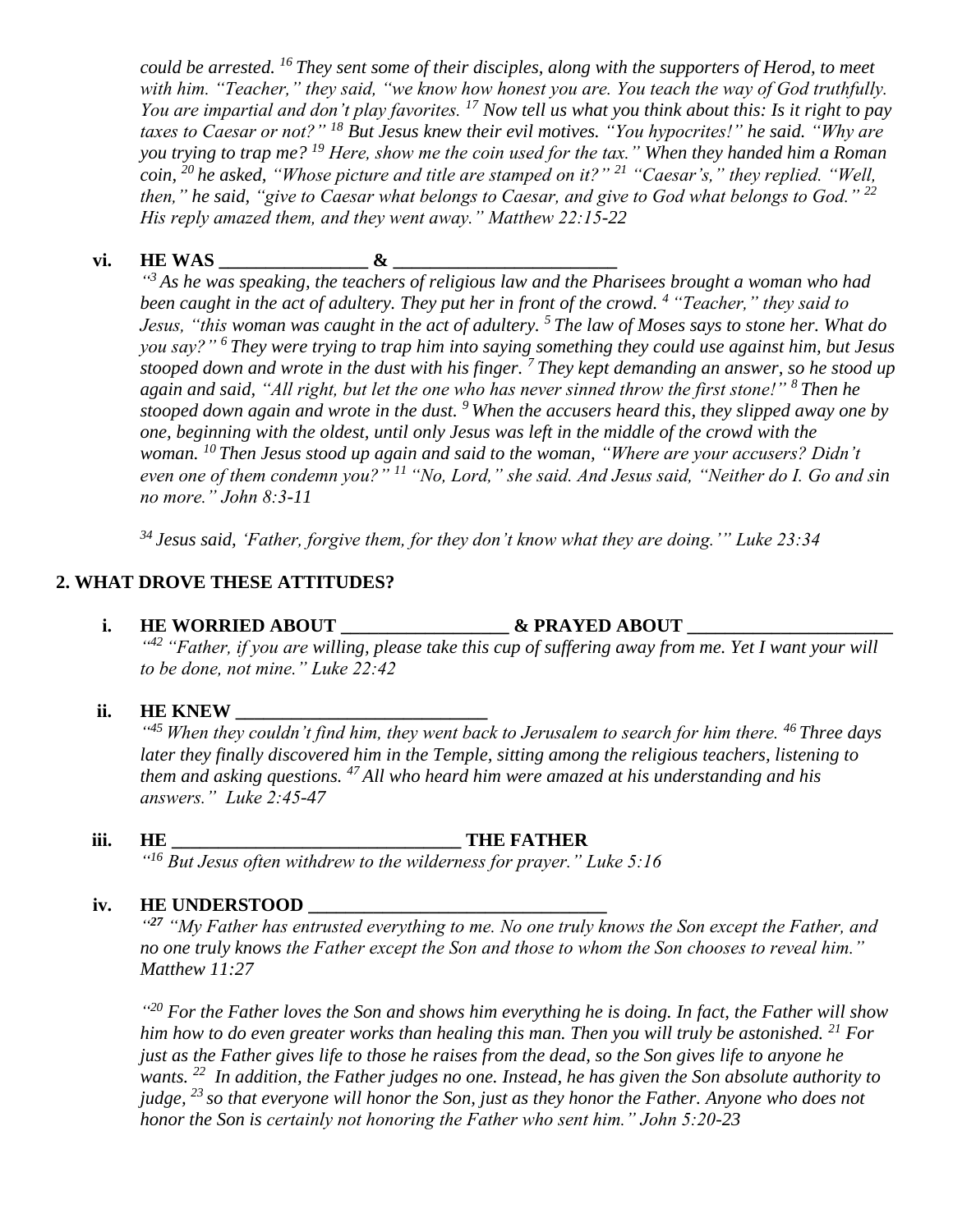# **v. HE REGULARLY TESTED \_\_\_\_\_\_\_\_\_\_\_\_\_\_\_\_\_\_\_\_\_\_\_\_\_\_**

*" <sup>30</sup> The disciples saw Jesus do many other miraculous signs in addition to the ones recorded in this book. <sup>31</sup> But these are written so that you may continue to believe that Jesus is the Messiah, the Son of God, and that by believing in him you will have life by the power of his name." John 20:30-31*

# **vi. HE DIDN'T TRY TO \_\_\_\_\_\_\_\_\_\_\_\_\_\_\_\_\_\_\_\_\_\_!**

*" <sup>38</sup> For I have come down from heaven to do the will of God who sent me, not to do my own will." John 6:38*

*" <sup>6</sup> Though he was God, he did not think of equality with God as something to cling to. <sup>7</sup> Instead, he gave up his divine privileges; he took the humble position of a slave and was born as a human being." Philippians 2:6-7*

## vii. **HE DIDN'T TRY TO**

*" <sup>28</sup> So Jesus said, "When you have lifted up the Son of Man on the cross, then you will understand that I Am he. I do nothing on my own but say only what the Father taught me. <sup>29</sup> And the one who sent me is with me—he has not deserted me. For I always do what pleases him." John 8:28-29*

# **II. HOW CAN WE DEVELOP CHRIST'S CHARACTER?**

## **1. KEY ELEMENTS OF CHRIST'S CHARACTER:**

- **i. HE WAS \_\_\_\_\_\_\_\_\_\_\_\_\_\_\_\_\_\_\_\_\_\_\_\_\_\_\_\_\_\_\_\_\_\_\_\_\_\_\_\_\_\_**
- **ii. HE WAS \_\_\_\_\_\_\_\_\_\_\_\_\_\_\_\_\_\_\_\_\_\_\_\_\_\_\_\_\_\_\_\_**
- **iii. HE WAS \_\_\_\_\_\_\_\_\_\_\_\_\_\_\_\_\_\_\_\_\_\_**

### **2. WHAT DROVE THESE TRAITS?**

#### **i. HE**

*"Then Jesus was led by the Spirit into the wilderness to be tempted there by the devil. <sup>2</sup> For forty days and forty nights he fasted and became very hungry. <sup>3</sup> During that time the devil came and said to him, "If you are the Son of God, tell these stones to become loaves of bread." <sup>4</sup> But Jesus told him, "No! The Scriptures say, 'People do not live by bread alone, but by every word that comes from the mouth of God.'" <sup>5</sup> Then the devil took him to the holy city, Jerusalem, to the highest point of the Temple, <sup>6</sup> and said, "If you are the Son of God, jump off! For the Scriptures say, 'He will order his angels to protect you. And they will hold you up with their hands so you won't even hurt your foot on a stone.'" <sup>7</sup> Jesus responded, "The Scriptures also say, 'You must not test the LORD your God.'" <sup>8</sup> Next the devil took him to the peak of a very high mountain and showed him all the kingdoms of the world and their glory. <sup>9</sup> "I will give it all to you," he said, "if you will kneel down and worship me." <sup>10</sup> "Get out of here, Satan," Jesus told him. "For the Scriptures say, 'You must worship the LORD your God and serve only him.'" <sup>11</sup> Then the devil went away, and angels came and took care of Jesus." Matthew 4:1-11*

#### **ii. HE \_\_\_\_\_\_\_\_\_\_\_\_\_\_\_\_\_\_\_\_\_\_\_\_\_\_\_\_\_\_\_\_\_\_\_\_\_\_\_**

*" <sup>31</sup>I will do what the Father requires of me, so that the world will know that I love the Father." John 14:31*

**iii. HE \_\_\_\_\_\_\_\_\_\_\_\_\_\_\_\_\_\_\_\_\_\_\_\_\_\_\_\_\_\_\_\_\_\_\_\_**